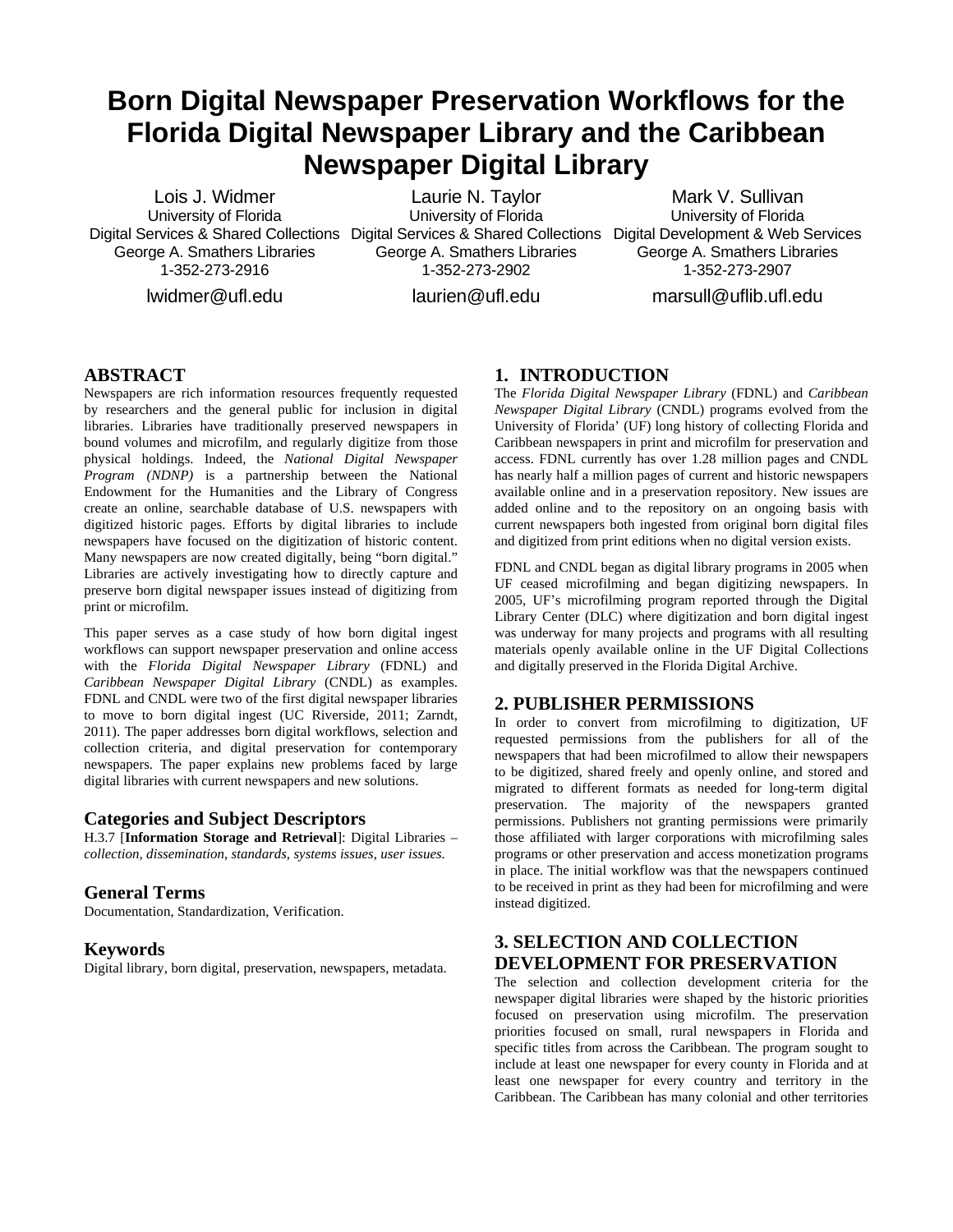that have changed over time. A simple representation of countries or colonial groups would be grossly insufficient to preserve the news and voices of the region. For instance, Martinique and Guadeloupe are overseas departments of France, Saint-Martin is an overseas collectivity of France, and in 2010 Curaçao and Sint Maarten joined Aruba as countries within the Kingdom of the Netherlands. The news for each area captures and shapes history. For example, the US Virgin Islands were part of the Danish West Indies before becoming a US territory in 1917. While the US Virgin Islands became a territory in 1917, citizenship was only granted in 1927 and was done largely thanks to the establishment of the free press by D. Hamilton Jackson and his political writings in *The Herald,* the free press newspaper. Additionally, the Florida and Caribbean digital library programs sought to include newspapers that spoke to and for otherwise unrepresented communities. For instance, several historical African-American newspapers are included. These newspapers began when newspaper publishing was segregated and so they contain news and represent a community voice that is not covered by other newspapers. For researchers, access to the full accounting of history from multiple perspectives, especially voices silenced or removed in other sources, is of critical importance and high research value.

With the selection and collection development criteria for preservation in place, other factors also dictated which newspapers could be included.

Newspapers included in FDNL and CNDL are limited to those where the publishers granted permissions for inclusion. The vast majority of newspapers from the prior microfilming programs granted permissions; however, several did not and so could not be included. The situation for local newspapers is dramatically different from that for large, major publishers. Where major newspapers are facing a dwindling market share, local papers are thriving. The FDNL and CNDL programs frequently see existing papers add new titles, for nearby regions or on specific topics in the same region, and those are often added to the digital libraries. Occasionally, local newspapers do cease publication. In those instances, a replacement title is sought to ensure continued preservation of the local newspapers for the affected area or community.

When FDNL and CNDL began, the top priority was to provide coverage for newspaper issues no longer being microfilmed. Thus, the digitization priorities are for all selected titles from 2005 through current.

## **4. INITIAL DIGITIZATION**

Unlike microfilming, where the majority of the work required was in the image capture, digitizing newspapers required creating metadata for the dates for each issue, quality control for all scanned images, processing for optical character recognition, verification of online loading, and verification of processing into the digital archive for long-term digital preservation.

In 2005, UF was awarded a grant from the Florida Library Services and Technology Act (LSTA) program, for the proposal "Rewiring Florida's News: from Microfilm to Digital." The grant supported the purchase of two CopiBook scanners, which could scan a full, single broadsheet newspaper page in one capture. The CopiBooks and existing UF infrastructure enabled the shift from newspaper microfilming to digitization. The grant proposal explicitly stated the need for ongoing sustainability for a Florida

newspaper digitization program, with the grant funding a portion of the initial technical infrastructure. The grant proposal also stated that there was already a known need to digitize earlier years of the selected titles and to include additional newspaper titles. Indeed, from the time the grant was submitted to the submission of the *Mid-year Report,* the project's selected current titles grew with the addition of historic titles and years from 54 to 103. As noted in the *Final Report* submitted at the completion of the grant in 2006 only 27 current titles along with 171 historic titles had loaded online and been archived for digital preservation. The Caribbean newspaper digitization was also supported through the development of the infrastructure for the Florida newspapers as well as through collaborative grants submitted by UF and partners and awarded from the Department of Education's Technological Innovation and Cooperation for Foreign Information Access (TICFIA) grant program for the *Digital Library of the Caribbean* in 2006 and the *Caribbean Newspaper Digital Library* in 2009.

For ongoing program sustainability, UF sought grant and donor funding as well as collaborative partnerships with shared resource contributions for specific projects. Additionally, UF began a process of ongoing analysis to find and implement workflow efficiencies. The overall goal was to ensure that the total cost of operating the digital newspaper libraries, including all production workflows, would be less than the costs for operating the prior microfilming program. The full program sustainability requires that the costs be controllable and predictable, that production workflows could benefit from efficiencies to reduce costs further, and that the digital newspaper libraries would benefit from maximized return on investment in terms of patron benefits and reduction of costs for other areas (e.g.; interlibrary loan costs to send out newspapers on microfilm would be reduced and eventually removed with online access to the materials).

## **5. BORN DIGITAL WORKFLOWS**

In 2008, UF sought to make the process more efficient through born digital ingest instead of digitization from print materials. UF contacted the publishers regarding the availability of born digital files. The vast majority of the publishers responded that they were creating issues as born digital files, although several still created the newspapers using paste up. UF requested that the publishers send the born digital files when available. In November 2008, UF began receiving and ingesting born digital files for the newspapers in addition to digitizing from print.

Establishing a born digital ingest was essential for UF to ensure that FDNL and CNDL could remain sustainable with ongoing resource limitations. Because preservation was a core priority, UF also needed to ensure the validity of the born digital files and any related files or concerns that would best enable long-term digital preservation.

To begin establishing the new, born digital workflow, UF queried the publishers regarding the types of born digital files they create, systems used in the creation of those files, and available metadata. In *Preserving News in the Digital Environment: Mapping the Newspaper Industry in Transition* released in 2011, the Center for Research Libraries explains the rich metadata created and managed by news organizations in the production of newspapers. Ideally, this metadata should be included in a born digital newspaper workflow for a digital library. Simple, print-ready files like PDFs do not generally include any of this rich metadata. In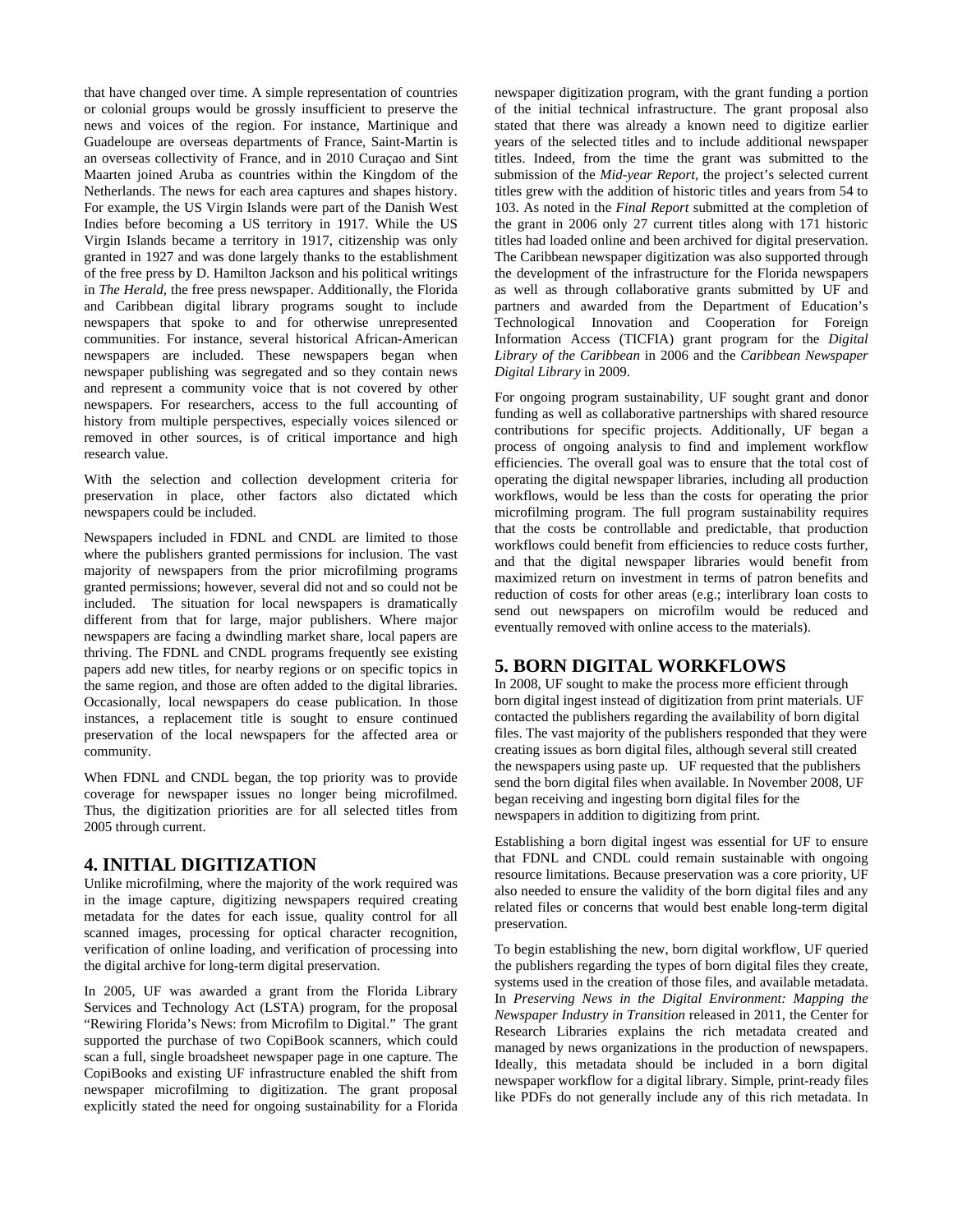discussion with the publishers, UF learned that the small publishers in FDNL and CNDL did not have the same types of systems in place as the large publishers and they were not creating the same sort of extensive metadata. In fact, the publishers created only PDFs or similar files as the master digital files. By 2008, UF's DLC had extensive experience in ingesting, processing, and preserving PDF and similar files through the larger UF Digital Collections and the Institutional Repository where all theses and dissertations were ingested and preserved from PDF files.

Because UF's DLC had established workflows for processing PDF and similar files, the DLC next needed to acquire the files from the publishers. Different publishers could support different modes of transfer: FTP, emailed for papers where the file sizes were small enough, mailed on external hard drives, mailed on DVDs, files places on the publisher website for harvest, and files available for harvest through electronic edition subscriptions. Each of these modes needed to be supported by the workflow. Additionally, the existing workflow for digitization of print newspapers needed to continue in parallel to support the newspapers made in paste up where no digital version existed.

Because most of the publishers are small operations, staff and other changes affect all aspects of their operations and file transfers could be forgotten or delayed. All of the new born digital workflows required that the DLC establish a schedule to ensure that DLC staff was aware if files were not received on a timely basis in order to then contact publishers. The new workflow for FTP transfers from publishers required that the DLC set up FTP accounts for the publishers and establish a schedule to check FTP folders and ingest all transferred files. Frequent communication was required to establish the schedule with publishers and support their use of FTP. The workflow for files emailed from the publisher is straightforward; however, only a few publishers have files small enough to email so it is a less used workflow. For the workflow, publishers email the files to the digital newspaper library coordinator who ingests the files.

Postal mail supports the workflows for mailing files on external hard drives and on DVDs. The DLC has many external hard drives specifically available for transferring files from partners in shared digital library programs. The workflow for transferring files using the external hard drives is that the DLC packages one of the available hard drives and mails it to the partner or newspaper publisher. The drive is logged in an internal tracking system with the hardware ID, which then references the drive information, the recipient, and the date sent. Publishers then load files to the drive and return it to the DLC. The DLC connects the returned hard drive to a quarantined machine, to avoid any potential viruses that may have been accidentally loaded, verifies that the drive is clean and copies the files into the ingest queue. After all files are moved, the drive is erased and returned to the available pool for use. The workflow for sending DVDs is a simpler version, with publishers saving files to the DVDs, which are then mailed to the DLC. The DLC copies the files into the ingest queue and discards the DVDs, unless the publisher has asked for them to be returned in which case the DLC mails the DVDs to the publisher. Initially, both of these methods were heavily used. This was in part because many publishers had born digital files from before November 2008. In cases where those issues had not already been digitized from print, the publishers transferred the born digital files to hasten the processing, loading, and archiving of their newspaper issues.

Web harvest workflows are in place to harvest files directly from publisher websites or, in some cases, to harvest files from publisher files through electronic edition subscription websites. A number of publishers load the files for new issues directly to their websites. The publishers do this on a regular basis, most often replacing the prior loaded files with the files for the newest issue and with no more than the files for a single issue or several of the most recent issues. The DLC schedule is critical to keep up with the harvest process for these newspapers to ensure that the files are harvested before they are removed. A number of publishers load their files to an electronic edition subscription service, sometimes related to their printer and print distribution. Some of the publishers have given gift subscriptions to the DLC, while other electronic edition subscriptions are funded through the UF Libraries acquisitions budget and endowments as allocated by the collection managers. With the access information from the gift or paid subscription, the DLC logs into the electronic editions and harvests the files according to the established schedule. The web harvests are the most reliable workflow because they are already part of the normal workflows for the publishers and so an extra step and extra work is not needed, unlike with FTP, email, and mail transfers. Because this is the most reliable, it is the best workflow for the DLC. As the best workflow for both publishers and the DLC, based on current experience, when a new publisher begins to support electronic edition subscriptions, the DLC works with the publisher to convert existing workflows to web harvest.

Creating and supporting the additional workflows represented an increased workload. However, this increased workload was simultaneous with a reduced workload for inventory control, imaging, and image correction of printed newspaper issues. The overall result is a reduction in workload. Initially, this reduction was not as dramatic because the DLC was still receiving print copies of the newspapers. The DLC was inventorying and holding the print issues until after the born digital files were received and ingested. If the born digital files were not received, the DLC would process from the printed issues. In 2011, this workflow was changed to ensure the print issues are only being received for the newspapers that are being digitized from print and missing born digital files are requested from publishers with no attempts to locate print copies for backfilling.

## **6. WORKFLOW ANALYSIS AND EFFICIENCIES**

In searching for other opportunities to optimize the workflow, the process for enhancing newspaper metadata was examined and amended. In 2005 when the digital newspaper libraries began, the initial newspaper workflow followed the workflows already established for books. The workflow for books included creating table of contents information for all chapters, sections, and the like. The workflow for newspapers initially included creating a table of contents for the newspaper sections: main, sports, local, lifestyle, etc. After usability testing showed that most users were not using the table of contents, or were using it only for books, the newspaper workflow was examined. In the course of that examination, the DLC noted that many of the newspapers are brief, being under 30 pages, and all are full text searchable across the entirety of the digital newspaper library or within each issue. Given that users already had support through full text searching and a variety of page image views, and users were not using the table of contents for the newspapers, the workflow was amended to end labeling of the newspaper sections. This change reduced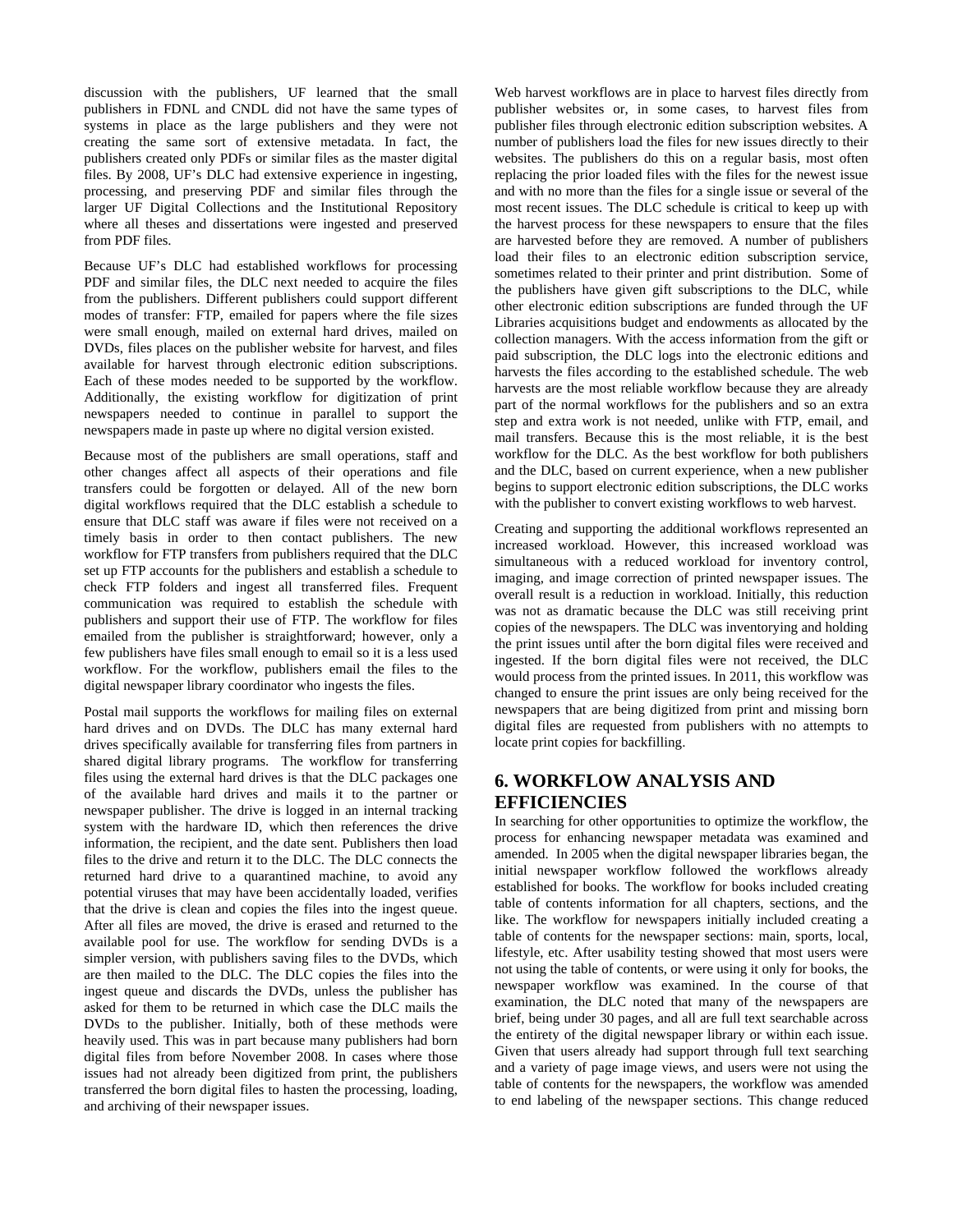the overall workload and hastened the time from initial ingest to loading online and processing into the digital archive.

With the efficiencies from born digital ingest and metadata enhancement workflow changes, one of the more demanding newspaper workflow components for both print digitization and born digital ingest was the handling of syndicated content. From 2005- March 2011, UF reviewed all newspapers for FDNL and CNDL and applied a "blur" to redact syndicated content and added a note above the blurred image that syndicated content had been removed. This process was accomplished through an automated image actions using Adobe Photoshop, with the actions designed by the Operations Manager who is an expert Adobe Photoshop user and so the work did not require additional programming expertise, where student workers conducted pageby-page reviews, selected the syndicated content area, and clicked to apply the action, which would simultaneously apply the blur and text notation. Then, the accuracy of the blurred content was reviewed within the quality control process to ensure all syndicated content had been blurred and that non-syndicated content had not been blurred. While the redaction or blurring process was relatively straightforward, the workload required student workers. Student workers rotate frequently, increasing the time needed for training and the time needed for training with frequent errors with new students.

In reviewing the process, the removal of syndicated content was found to be based on prior risk management concerns and not legal requirements. In March 2011, after review of best practices for other digital newspaper programs and discussion with the Association of Research Libraries, UF ceased the process of redacting syndicated content.

#### **7. DIGITAL PRESERVATION**

In order to support the serial hierarchy needs for newspapers within an integrated and cross-searchable digital library/asset management system, UF developed the SobekCM software. SobekCM is an integrated digital library/asset management system that supports the online user access capabilities as well as internal workflow supports. UF developed SobekCM for a variety of needs including integrated workflow management for multiinstitutional collaborative projects and projects with both digitization and born digital workflows. SobekCM was developed with digital preservation as a primary concern and so it manages the local archives, where all files online are served through redundant servers which are also backed up to tape and stored in redundant offsite locations and where all files are also preserved in the Florida Digital Archive (FDA).

The FDA technical design, procedures, and policies are based on OAIS, the Open Archival Information System Reference Model (ISO 14721:2003) and on ongoing work to define and certify trusted digital repositories. For every file in each digital object (as specified in the archival information package, or AIP, created for each SIP), two master copies are written and stored on active hard drives. One copy is stored at a data center in Gainesville, Florida and one copy is stored at a data center in Tallahassee, Florida. These data centers are under the control of the State of Florida and are not private or separate institutions. The two master copies are treated as a single file by the repository software application underlying the FDA, which is named DAITSS for Dark Archive in the Sunshine State. Because the two master copies are treated as a single file by DAITSS, when any action is performed on a

file, it must be successfully performed on both master copies to be considered complete. In addition to the two master copies, traditional backup copies on tape are maintained both in Gainesville, Tallahassee, and Atlanta. While the proximity of these disaster sites is not ideal at this time, alternate or additional sites are in planning outside of the southeastern region of the US.

SobekCM tracks and maintains information about the digital preservation and archival processing for all digital objects. This information is displayed within the SobekCM online system under "Work History". The SobekCM "Work History" tracking includes the "History" which lists the workflow name (for the name of the archive and the process; e.g.; FDA ingest), date the workflow occurred, and location/notes (e.g.; the FDA IEID). Also under "Work History" is a field entitled "Archives" which lists all of the archived files including: filename, file size, last write date, and archived date.

SobekCM also includes tools for preparing files directly for submission to FDA, with or without loading to an online system. These functions are supported by the SobekCM METS Editor, which is in use by State University Libraries in Florida for preparation and submission of materials to FDA (FDA, 2011). The FDA preparation process creates the Submission Ingest Package (SIP) file with the metadata and in the format for submission to FDA, including: MD5 checksum numbers, file format and version information, and administrative and bibliographic metadata.

## **7. NEW PROBLEMS: EVERYTHING THAT'S FIT TO PRINT**

In November 2010, major improvements were made for search engine optimization resulting in all materials in FDNL and CNDL being well crawled and indexed by major search engines. The ease of findability resulted in greatly increased overall usage as well as a number of patron requests to remove or suppress news stories of arrests, foreclosures, and graduations that appear when they conducted online searches for their names. The patrons were concerned because a simple web search with their names returned these stories first or on the first page of results from searches using major search engines. With the Florida housing market being particularly impacted by the financial downturn, UF received requests from Florida citizens requesting that stories of their home foreclosures be hidden from searches lest they impact employment opportunities. UF received a flurry of these requests immediately after the search engine optimization.

In T*he longtail of news: To unpublish or not to unpublish,* Kathy English explains the new phenomenon resulting from online news archives and the request to remove content from the archives, with the removal requests resulting in a status of "unpublishing" news (2009). Similarly, newspaper archives in libraries have also faced requests to unpublish content as with the lawsuit, which was dismissed, wherein a Cornell Alumnus sued to remove a story of his arrest from the library archives of *The Cornell Daily Sun* newspaper (Stratford, 2009). Unpublishing as the actual removal of content from an archive is counter to the mission of archives and to both FDNL and CNDL. However, some support needed to be in place so that news stories in newspapers in FDNL and CNDL could not be found through commercial web searches which present the stories in a decontextualized manner as though they exist without the benefit of subsequent stories and context, which could cause negative impacts for various individuals. In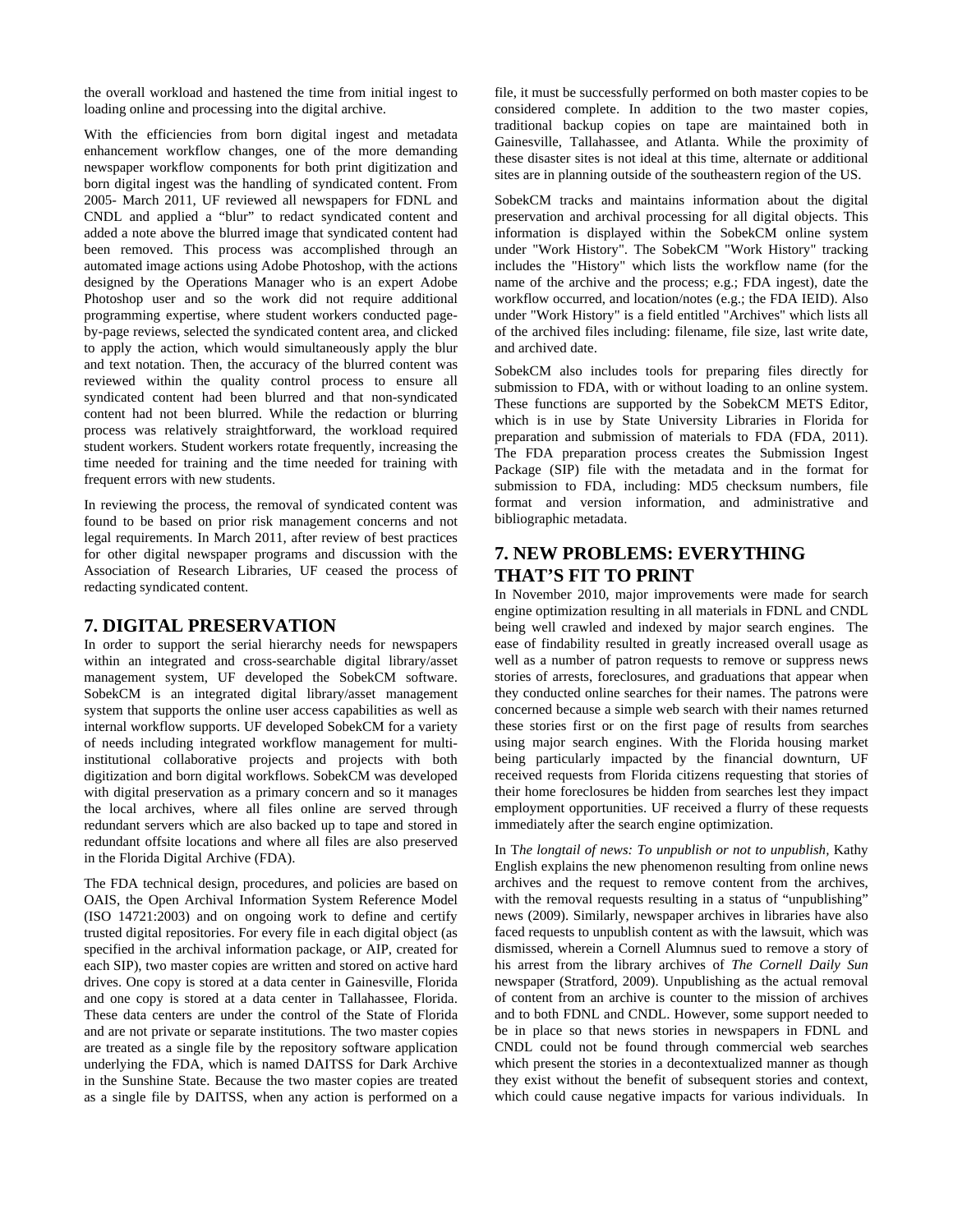searching for guidance, UF located the *Oakland Archive Policy: Recommendations for managing removal requests and preserving archival integrity (of electronic documents).* The *Oakland Archive Policy* seeks to protect archives and archival integrity while also supporting a productive method for responding to removal requests. In using the *Oakland Archive Policy* as a model, UF developed a procedure for handling removal requests. The procedure is that when a request to withdraw a news story is received, UF adds the newspaper issue with that story to be listed as "disallow" in the robots.txt directive, which issues the commands for search engine robots. As external search engines re-crawl and re-index the site, the newspaper issue and all stories in that issue cease to be included or shown in the search engine indexing and search results. This takes variable amounts of time based on the operation of the search engine robots. To hasten the process, UF also uses the Google Webmaster tools to request immediate removal of the link. The "disallow" using robots.txt and the removal request using Google's webmaster tools is a temporary procedure by the UF Libraries when any requests are received to suppress items from indexing by external search engines. This temporary procedure is applied for all requests. This procedure is temporarily in place while the UF Libraries develop official policies and procedures. Once the new policies and procedures are in place, UF's DLC will use its list of accommodated removal requests to notify the affected parties of any consequences resulting from the modifications to the policies and procedures.

### **8. CONCLUSION**

As shown through the recent NEH award for the *Chronicles in Preservation Project* and the Donald W. Reynolds Journalism Institute's *Newspaper Archive Summit* and subsequent whitepaper (2011), newspaper preservation is a critical concern at this time. This paper provides an overview of two newspaper digital libraries that leveraged existing infrastructure for selection, collection, and preservation from a microfilming program to establish the robust infrastructure needed for newspaper digitization for access and preservation. The robust infrastructure was created through permissions agreements with publishers, digitization workflows for analog materials, born digital ingest workflows for digital materials, and constant workflow reevaluation for sustainable processing and for responding to new problems in an age of concerns regarding unpublishing and archives.

#### **9. ACKNOWLEDGMENTS**

Our thanks to the UF Digital Collections and Digital Library of the Caribbean for sharing and providing full, free, and open access to the grant proposals, grant reports, and other documentation referenced throughout this document.

#### **10. REFERENCES**

- [1] Center for Research Libraries. 2011. *Preserving News in the Digital Environment: Mapping the Newspaper Industry in Transition - A Report from the Center for Research Libraries, April 27, 2011.* Chicago, IL. http://www.crl.edu/sites/default/files/attachments/pages/LCre port\_final.pdf.
- [2] Digital Library of the Caribbean. 2011. *Caribbean Newspaper Digital Library (CNDL).* http://dloc.com/cndl.
- [3] Donald W. Reynolds Journalism Institute. 2011. *Newspaper Archive Summit: Rescuing orphaned and digital content*. University of Missouri. April 11-12, 2011. http://www.rjionline.org/events/newspaper-archive-summit
- [4] Educopia Institute (host for the MetaArchive Cooperative); San Diego Supercomputer Center; and the libraries of University of North Texas, Penn State, Virginia Tech, University of Utah, Georgia Tech, Boston College, and Clemson University. 2011. *Chronicles in Preservation Project Wiki - NEH Grant Funded Project.*  http://metaarchive.org/neh/index.php/Main\_Page.
- [5] English, K. 2009. *The longtail of news: To unpublish or not to unpublish.* Online Journalism Credibility Projects, Associate Press Media Editors. http://www.apme.com/resource/resmgr/online\_journalism\_cr edibility/long\_tail\_report.pdf.
- [6] Florida Center for Library Automation (FCLA). 2011. *Florida Digital Archive.* FCLA. Gainesville, FL. http://fclaweb.fcla.edu/FDA.
- [7] Florida Digital Archive (FDA). 2011. "METS Editor client for creating FDA packages." FCLA. Gainesville, FL. http://fclaweb.fcla.edu/content/mets-editor-client-creatingfda-packages.
- [8] Florida International University. 2006. *Digital Library of the Caribbean (dLOC) Technological Innovation and Cooperation for Foreign Information Access (TICFIA), US Department of Education Grant Proposal.*  http://dloc.com/FI04071904/.
- [9] Florida International University. 2009. *Caribbean Newspaper Digital Library (CNDL) Technological Innovation and Cooperation for Foreign Information Access (TICFIA), US Department of Education Grant Proposal*. http://dloc.com/UF00091464/.
- [10] McCargar, Victoria. 2011. *A mandate to preserve: Assessing the Inaugural Newspaper Archive Summit.* Donald W. Reynolds Journalism Institute; University of Missouri. http://rjionline.org/sites/default/files/archiveswhitepaper1.pdf.
- [11] National Endowment for the Humanities and the Library of Congress. 2011. *National Digital Newspaper Program (NDNP).* http://www.loc.gov/ndnp/.
- [12] School of Information Management and Systems, U.C. Berkeley. 2002. *Oakland Archive Policy: Recommendations for managing removal requests and preserving archival integrity (of electronic documents).* http://www2.sims.berkeley.edu/research/conferences/aps/re moval-policy.html.
- [13] Stratford, M. 2009. Judge Dismisses Libel Suit Against Cornell. January 23, 2009. *Cornell Daily Sun.* Ithaca, NY. http://cornellsun.com/section/news/content/2009/01/23/judge -dismisses-libel-suit-against-cornell.
- [14] University of California Riverside. 2011. California Weekly Newspapers to be Preserved Online. June 21, 2011. *UC Riverside Newsroom.* Riverside, CA. http://newsroom.ucr.edu/2667.
- [15] University of Florida. 2011. *Florida Digital Newspaper Library (FDNL).* University of Florida. Gainesville, FL. http://ufdc.ufl.edu/newspapers.